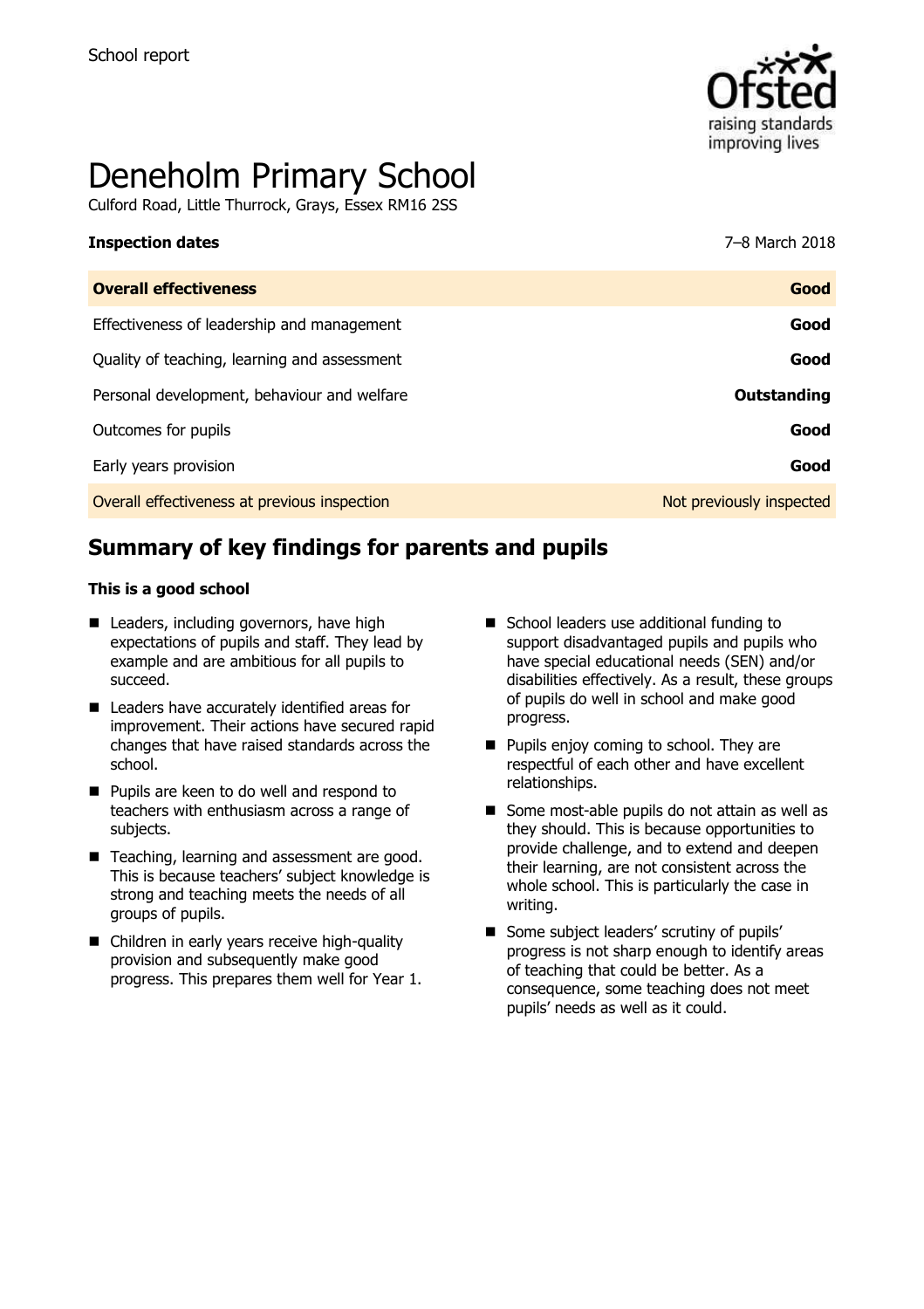

# **Full report**

## **What does the school need to do to improve further?**

- **Ensure that a higher proportion of the most able pupils achieve the higher standards** by deepening their learning, especially in writing.
- Strengthen the quality of leaders' scrutiny of pupils' progress so that leaders consistently identify and improve aspects of teaching that could be better.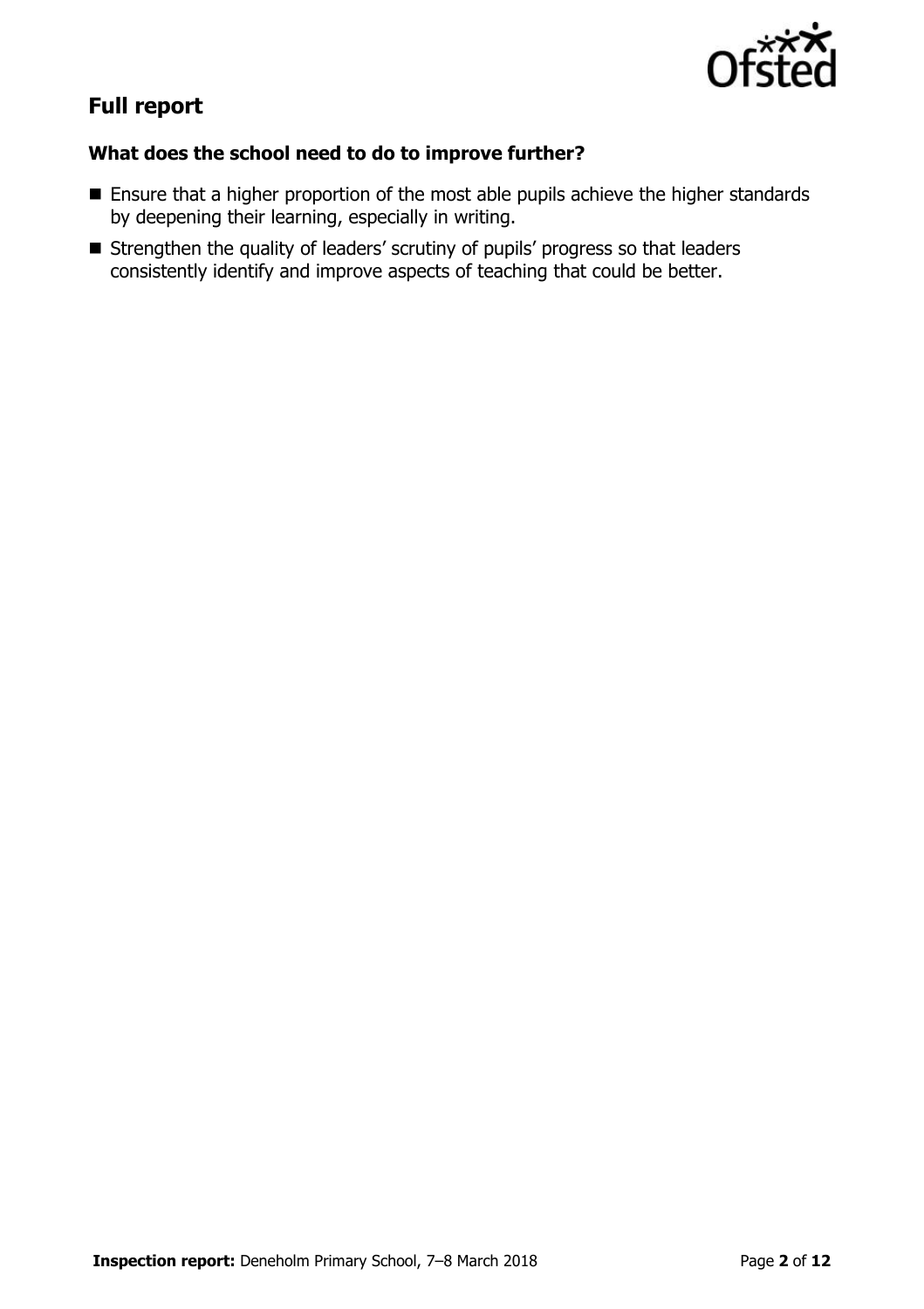

## **Inspection judgements**

#### **Effectiveness of leadership and management Good**

- Leaders, including trustees, are highly ambitious and committed to provide the best possible education for all pupils at Deneholm. The headteacher leads by example, creating a culture of high expectations shared by all. Teachers and learning support assistants work together well, which contributes to the good progress that pupils make. Their positive relationships also create an atmosphere of tolerance and respect, which enables pupils to learn effectively.
- Disadvantaged pupils achieve well. These pupils make good progress because additional funding is used effectively, and leaders carefully track their progress. For example, a pupil who was given additional support for handwriting is now exceeding expectations, having made rapid progress.
- The progress of pupils who have SEN and/or disabilities is good. This is because the pupils receive carefully planned teaching that helps them to understand what they are learning.
- Leaders have an accurate understanding of the quality of education in the school. They know what works well and what steps need to be taken to improve pupils' learning. Leaders provide training and support to help teachers develop to the highest standard. All staff value this support. Staff new to the profession said that their well-being is valued and explained how much they enjoy working at the school. One said, 'It's a really lovely place to work.'
- The physical education and sport premium is used effectively. For example, teachers work alongside a qualified teacher specialising in dance from the Trust during the week and use this opportunity to develop their own teaching skills. The school makes sure that pupils take part in local competitive sporting events and benefit from the school's sports partnership. Consequently, pupils are motivated to take part in a range of sports and develop their team skills. All pupils are offered two free after-school clubs per week. This means that no children are excluded from clubs. Pupils told inspectors how much they value these opportunities.
- The school's chosen curriculum successfully delivers a broad and balanced approach to learning. Pupils enjoy the topics they learn about and because interesting lessons are planned, the pupils are fully engaged and enthusiastic in subjects such as history, religious education and geography. Displays in every classroom highlight what topic is being taught and help promote interest across the curriculum. They provide pupils with specific vocabulary and information that supports their understanding of the topic.
- Leaders promote British values across the school effectively. There are several key life skills that all pupils are familiar with. For example, the school may teach about 'celebrating differences', and then the pupils reflect upon what they have learned. This explicit teaching of life skills means that pupils are tolerant and kind to one another and understand that everyone is different.
- Subject leaders review pupils' progress in their subject areas. However, some subject leaders' understanding of pupils' progress is not secure. They are not quick to identify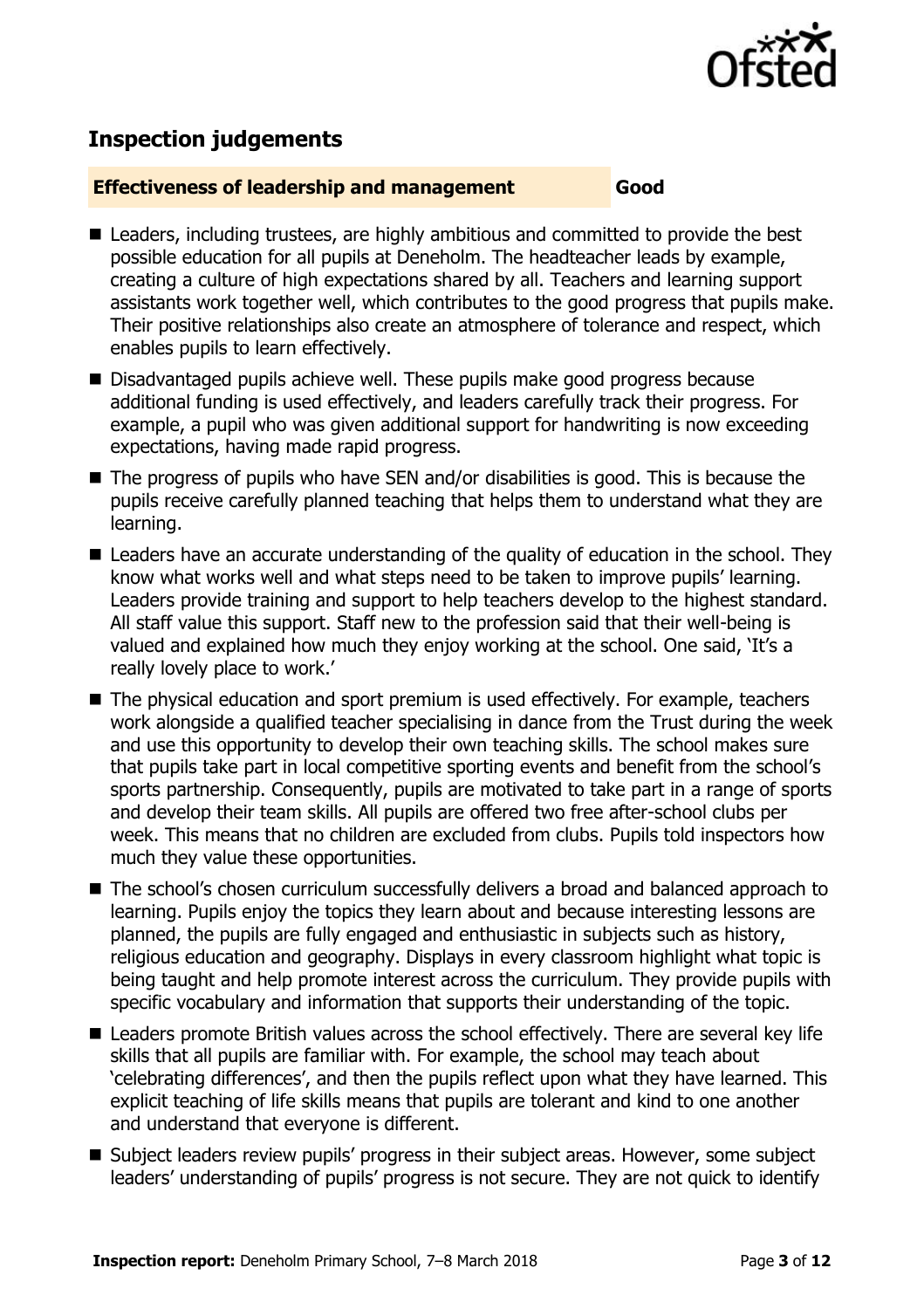

aspects of teaching that could be improved. As a consequence, some pupils are not supported as well as they could be to make strong progress in those subjects.

#### **Governance of the school**

- Trustees know the school well. They understand the strengths and areas for development and are aware of the swift, positive changes that have been made following the appointment of the new headteacher.
- The board of trustees is ambitious for school improvement and keen to develop Deneholm School as part of the South West Essex Community Education Trust. Trustees have been instrumental in providing shared professional development for staff at Deneholm.
- Trustees carefully monitor the budget and have a comprehensive understanding of how additional funding is used for disadvantaged pupils and for sport. Changes they have made to how money is spent have improved pupils' outcomes, particularly in sport.
- Standards across the school have improved as trustees have supported the school in a number of ways, including through drama links with a local secondary school and improved Year 6 transition arrangements.

## **Safeguarding**

- $\blacksquare$  The arrangements for safeguarding are effective.
- All statutory checks are carried out and records are efficiently kept.
- The lead member of staff for safeguarding has a thorough understanding of how to keep children safe and shares good practice across the school. When leaders need to involve other agencies, they do so swiftly and appropriately.
- Vulnerable pupils are well supported. Systems in school to help pupils and families who need extra support are well organised and understood by all staff. These systems ensure that pupils and families receive appropriate support when required.
- **Pupils told inspectors that they feel safe in school. This is confirmed by the Ofsted pupil** questionnaire. Additionally, pupils were clear that if they are worried about something, they know whom to talk to and are certain that adults would deal with any of their concerns.
- Most parents and carers who responded to Ofsted's online questionnaire, Parent View, indicated that they feel their children are safe at school. Parents believe their children are well looked after. One parent summarised the views of many, saying: 'Deneholm is a lovely school and they always strive to keep the pupils and parents happy and involved. As a parent, all I want is for my son to be happy and enjoy school, which he does'.

#### **Quality of teaching, learning and assessment Good**

■ Teachers have high expectations of their pupils and plan engaging activities. Across the school, pupils commit to do well in their learning.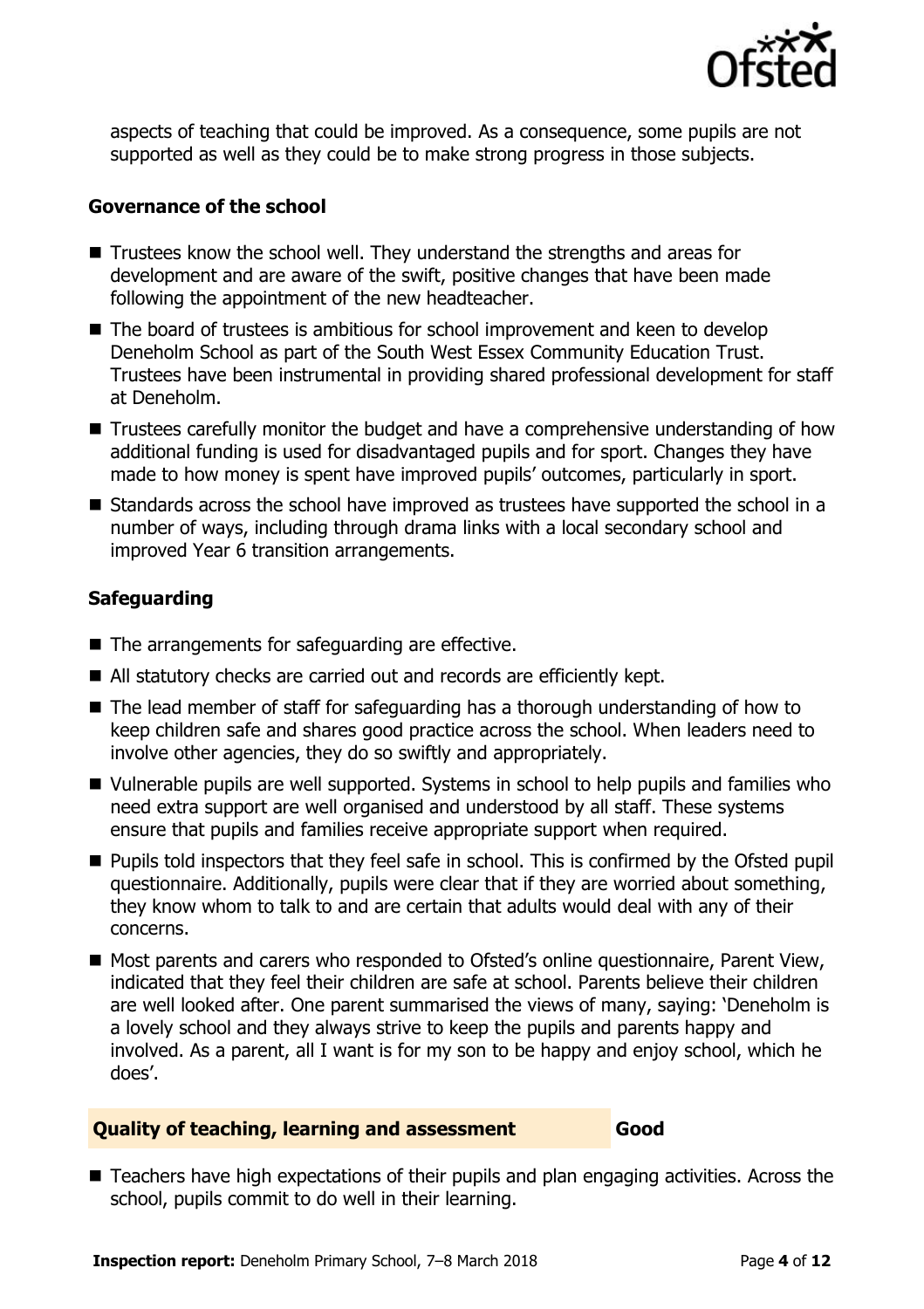

- Additional adults are effectively used to support pupils by providing verbal and written prompts that help them with their learning. For example, adults re-frame questions and offer small pieces of good advice, helping pupils to make good progress.
- Teachers have secure subject knowledge in all areas of the curriculum. This enables them to quickly resolve any misconceptions pupils may have.
- **Presentation in books is improving. Teachers' higher expectations now ensure that** pupils focus more than they used to on the quality of their handwriting.
- Work in pupils' books shows that they make good progress over time. Teachers identify any difficulties that pupils may have in understanding their learning and use this information to plan what they teach next.
- Teachers often link writing opportunities to topics, which gives pupils a purpose for writing and helps them practise their literacy skills. For example, in a history lesson when writing about Victorian workhouses, Year 6 pupils wrote with great enthusiasm and skill as they were supported with specific vocabulary and images to develop their writing.
- **Pupils benefit from experiences that enrich the curriculum. For example, a drama** workshop for Year 6 pupils run by a group from a local sixth form college inspired them to use rich vocabulary and develop a cultural understanding of theatre.
- Teachers encourage pupils to use life skills throughout their learning. This develops their confident, positive approach to school. In one lesson, a teacher reminded a child to use the 'teamwork' life skill when working with others, which resulted in cooperation and good outcomes for the group.
- Teachers do not consistently do enough to deepen the understanding of the most able pupils, especially in writing. This means that some of the most able pupils do not make the progress they should.
- In some subjects, teachers do not receive timely guidance on how to improve what they do. As a result, in some subjects, some pupils do not make as much progress as they could.

#### **Personal development, behaviour and welfare <b>COULTS** Outstanding

## **Personal development and welfare**

- The school's work to promote pupils' personal development, behaviour and welfare is outstanding.
- **Pupils play an active role in the life of the school. They have responsibilities through** initiatives such as PALS (pupils as listeners), where older pupils provide practical and emotional support to younger pupils. This is carefully planned and monitored by a lead member of staff.
- Learning is underpinned by life skills. Teachers regularly remind pupils about what life skills they could use to support their learning. The school focuses on five 'R's – Resourcefulness, Reasoning, Resilience, Responsibility and Reflection – that all pupils understand and use. Pupils take on roles such as being eco-warriors. They remind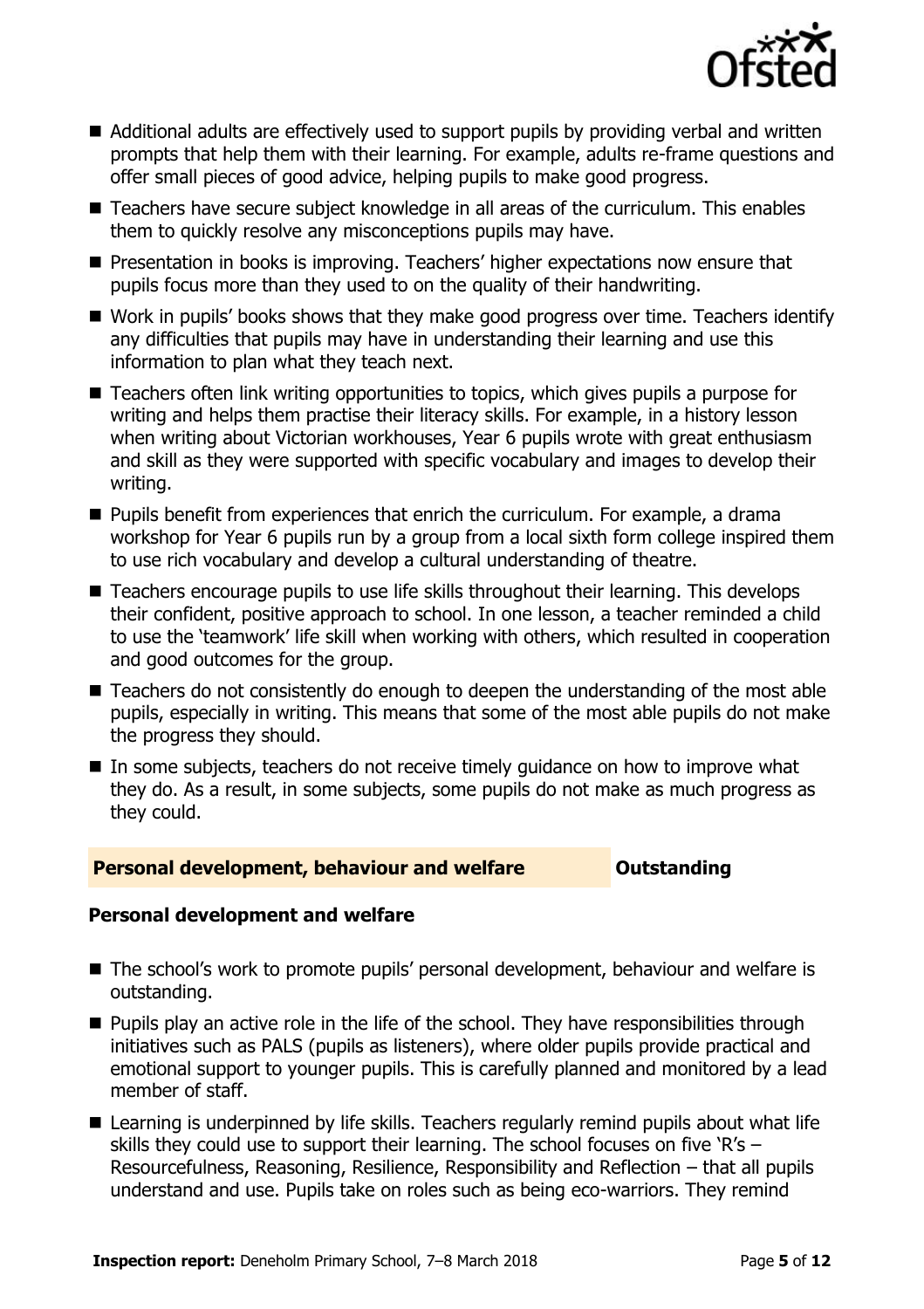

pupils about conservation and keeping the school tidy. They also remind teachers that they need to turn the lights off to save energy. These leadership roles give pupils the opportunity to develop their personal skills and prepare for secondary school.

- **Pupils' understanding and awareness of the beliefs and values of others are well** developed. In a Year 3 lesson, the pupils were not afraid to ask when they were confused about aspects of a certain faith. The teacher responded sensitively and productively, helping the children to understand.
- **Pupils understand the concept of democracy. For example, pupils were recently all** asked to vote on what playground equipment they would like. This gives pupils the opportunity to contribute to decision making and they know their views are being heard.
- **Pupils show respect and support for each other. Pupils talk politely to each other and** are prepared to help their friends. For example, in a school council meeting, one pupil could not move his chair, so immediately, without being asked, an older pupil came across and moved it for him.
- The school's 'nurture group' ensures that pupils receive an education that meets their needs. These pupils receive personalised support to meet their social and emotional needs. The pupils said that they now like coming to school and work in their books shows that they are making good progress.
- **Pupils are confident about how to stay safe online. One child explained how he and his** family had learned 'a lot' about e-safety following a school workshop and they now talk about safety measures at home.

## **Behaviour**

- $\blacksquare$  The behaviour of pupils is outstanding.
- **Pupils behave in an exemplary manner in classrooms and around school. They are** polite, courteous and well mannered. In the dining hall, pupils across all ages interact positively and any pupils who have additional needs are thoughtfully cared for. Pupils said lunchtime was a 'happy time to be with friends'.
- **Pupils and staff demonstrate warm, positive relationships. This is reflected in how well** pupils talk to all staff and their friends. Pupils are proud of their school. In the pupil survey, almost all said they enjoyed learning. Pupils said that if there are any problems or things they are worried about, they are confident that an adult will sort these out. The school provides 'worry boxes' for all classes, which pupils find useful, as they know which member of staff will help them if they put a worry in the box.
- Pupils' attendance across the school is in line with the national average, with no significant gaps between the attendance of different groups of pupils.

#### **Outcomes for pupils Good**

■ At key stage 1, pupils' attainment in reading, writing and mathematics in recent years has been broadly in line with the national average.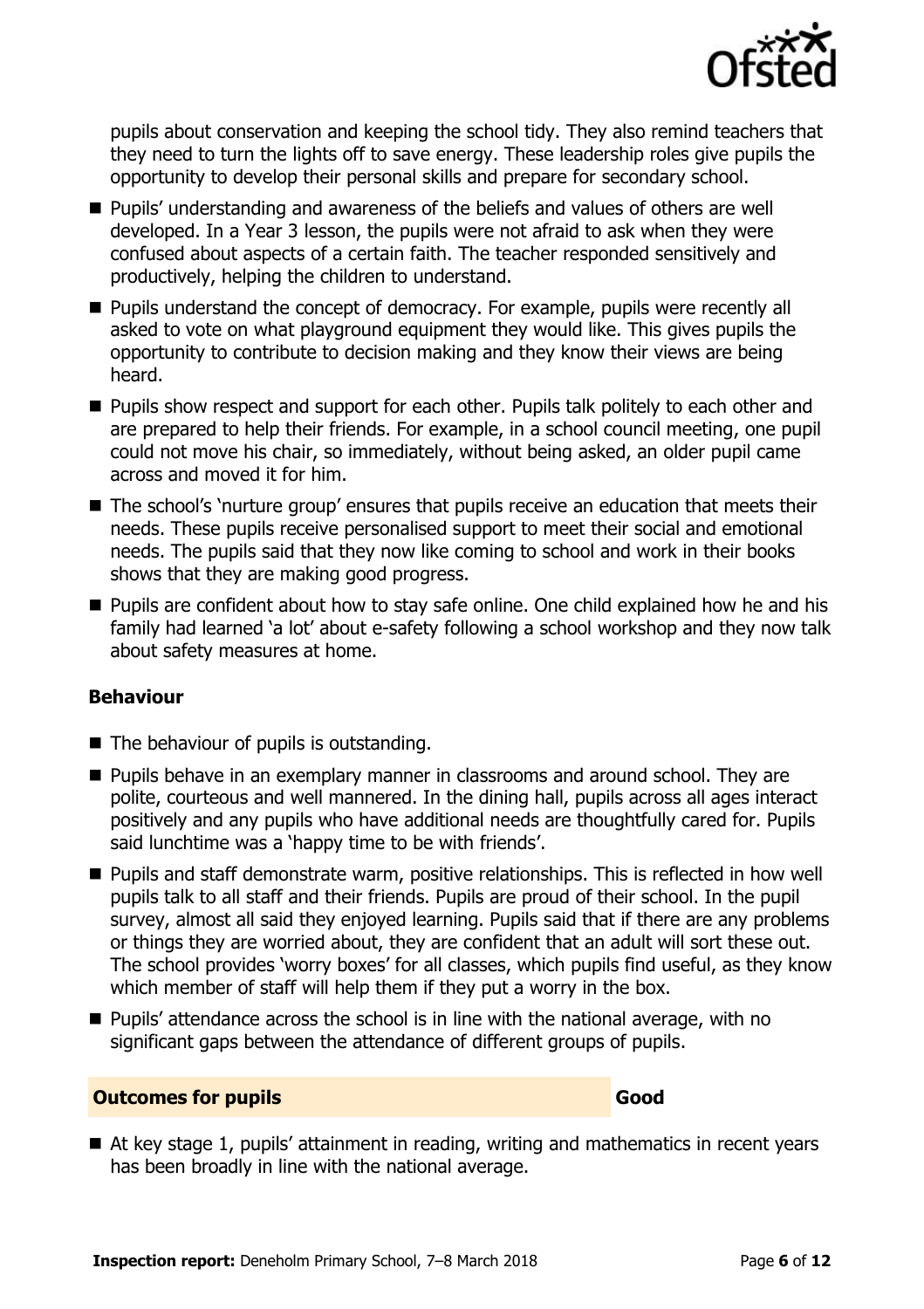

- The school's current information indicates strong progress and attainment for key stage 1 pupils. Work in books plus attainment information show that more pupils are working at greater depth than in previous years.
- At key stage 2, pupils' attainment has been broadly in line with the national average but with a significant improvement in reading in 2017. Pupils' progress across key stage 2 has been similar to the national average, other than a dip in reading in 2016. The school took actions that resulted in much better progress in reading in 2017. The school's most recent assessment information for current year groups in reading, writing and mathematics, alongside work in pupils' books, show good progress. The progress of disadvantaged pupils is in line with that of other pupils nationally because the school uses its additional funding to support these pupils well.
- Year 1 pupils have achieved above the national average for the last three years in the phonics screening check. This is because teachers skilfully teach pupils to articulate sounds accurately and give pupils opportunities to practise their skills regularly.
- **Pupils across the school read fluently and can talk confidently about their books. For** example, Year 6 pupils were able to read with expression and used clues within the text to decide how to read aloud. Year 2 pupils were able to sound out their words accurately and answer questions about their reading books competently.

#### **Early years provision Good Good**

- The early years leader has an accurate picture of the strengths and areas for development in early years because of careful monitoring. The development of every child is tracked, and therefore, strategies to support children who have any difficulties are quickly put into place. These actions are then reviewed and adapted, so that all children receive the appropriate support. The comprehensive assessment of children, including information from parents, helps early years staff accurately assess what the children can and cannot do. Therefore, they know the children well and can move them on quickly.
- All staff know the children well. They provide a well-thought-out curriculum that results in good outcomes for children. The proportion of children who achieve a good level of development has been above the national average for the last three years. Current tracking information shows that children are making good progress towards their early learning goals. Where children have low starting points, the curriculum supports them to catch up quickly.
- The curriculum is engaging and allows children to explore and investigate. For example, in one lesson, 'Barny Bear' arrived with a letter which caused great excitement and encouraged them to write in reply.
- The range of activities indoors means that children get to paint, make models, use a computer, access role-play areas, and read, write and develop their language skills through carefully planned tasks. Much learning is linked to topics and encourages children to think deeply. In one activity, the children were asked to sort resources or photographs that were either from Africa or the Arctic. The children also used their life skills, taking turns and sharing to discuss which was which, with one child giving specific reasons, very articulately, for why a certain picture was from Africa. Tasks such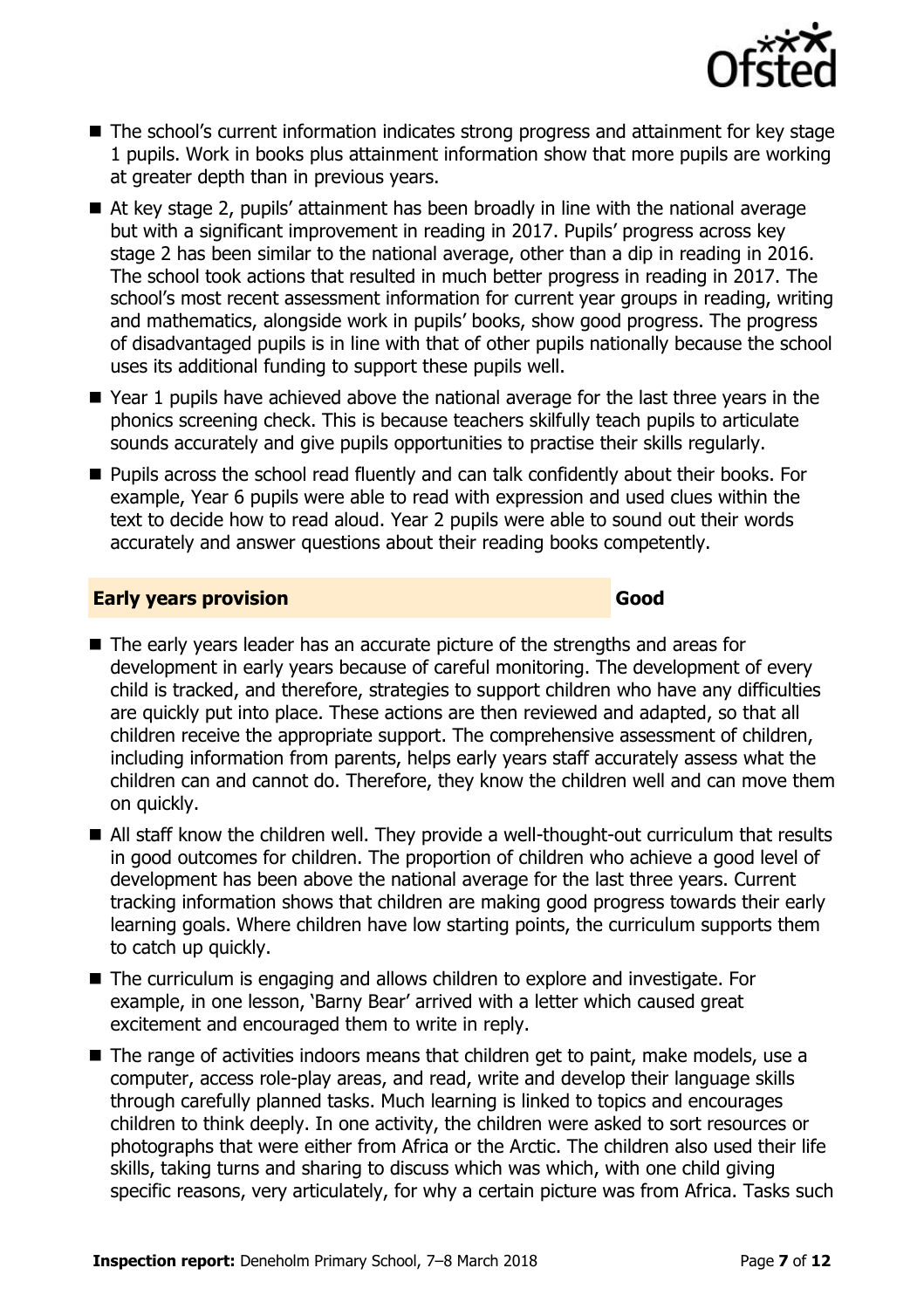

as this and access to appropriate books help to promote good language opportunities as the children discuss their ideas. Consequently, children develop good speaking, reading and listening skills.

- Adults have high expectations of all children and support them skilfully. During a phonics session, for example, a child received additional visual support and prompts from the teaching assistant, which meant he was able to learn effectively.
- The school provides high-quality support for parents. For instance, a workshop to support parents' understanding of phonics took place recently and was well attended.
- Transition arrangements for children are effective. The school provides many opportunities for pre-school children to get ready for early years. During the summer term, parents and children are invited into school on a weekly basis so they are familiar with staff and the environment when children start in September. This means that children settle quickly when they start school and are ready to learn.
- Children behave well in early years. They are polite and get along well with each other. In sharing activities, they take turns and are also able to learn independently without the need for constant adult support.
- Although the indoor area provides a broad range of learning activities, the outdoor area is not as strong. Leaders are currently considering how to make the outdoor area as good as the indoor area.
- Safeguarding and welfare in early years are effective. Staff monitor the children carefully at all times, but also let the children manage their own risk appropriately, so developing independence. During one session, as the children were discussing a cooker, the teacher skilfully reminded them about how to stay safe when using such equipment.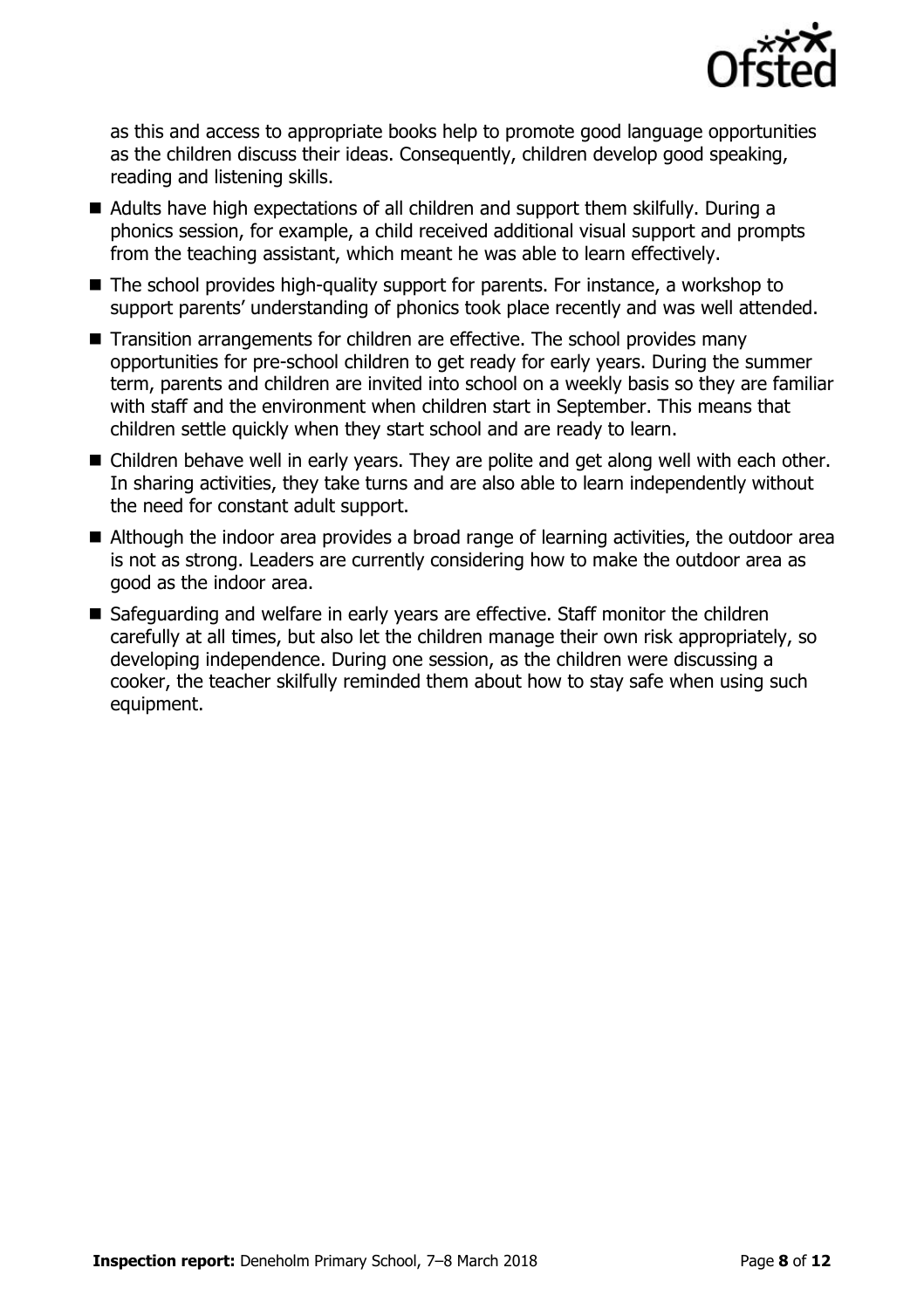

# **School details**

| Unique reference number | 141897          |
|-------------------------|-----------------|
| Local authority         | <b>Thurrock</b> |
| Inspection number       | 10041775        |

This inspection of the school was carried out under section 5 of the Education Act 2005.

| Type of school                      | Primary                         |
|-------------------------------------|---------------------------------|
| School category                     | Academy converter               |
| Age range of pupils                 | 4 to 11                         |
| <b>Gender of pupils</b>             | Mixed                           |
| Number of pupils on the school roll | 415                             |
| Appropriate authority               | Board of trustees               |
| Chair                               | John King OBE                   |
| <b>Headteacher</b>                  | Christina Pumfrey               |
| Telephone number                    | 01375 373405                    |
| Website                             | www.deneholmprimaryschool.co.uk |
| <b>Email address</b>                | administrator@dps.swecet.org    |
| Date of previous inspection         | Not previously inspected        |

## **Information about this school**

- Deneholm Primary School converted to become an academy on 1 April 2015. When its predecessor school, Deneholm Primary School, was last inspected by Ofsted, it was judged to be good overall.
- The school is larger than the average-sized primary school.
- The proportion of disadvantaged pupils is below the national average.
- The proportion of pupils from minority ethnic backgrounds is below the national average.
- The proportion of pupils who speak English as an additional language is below the national average.
- The proportion of pupils who have SEN and/or disabilities is below the national average and the proportion of pupils who have an education, health and care plan is above the national average.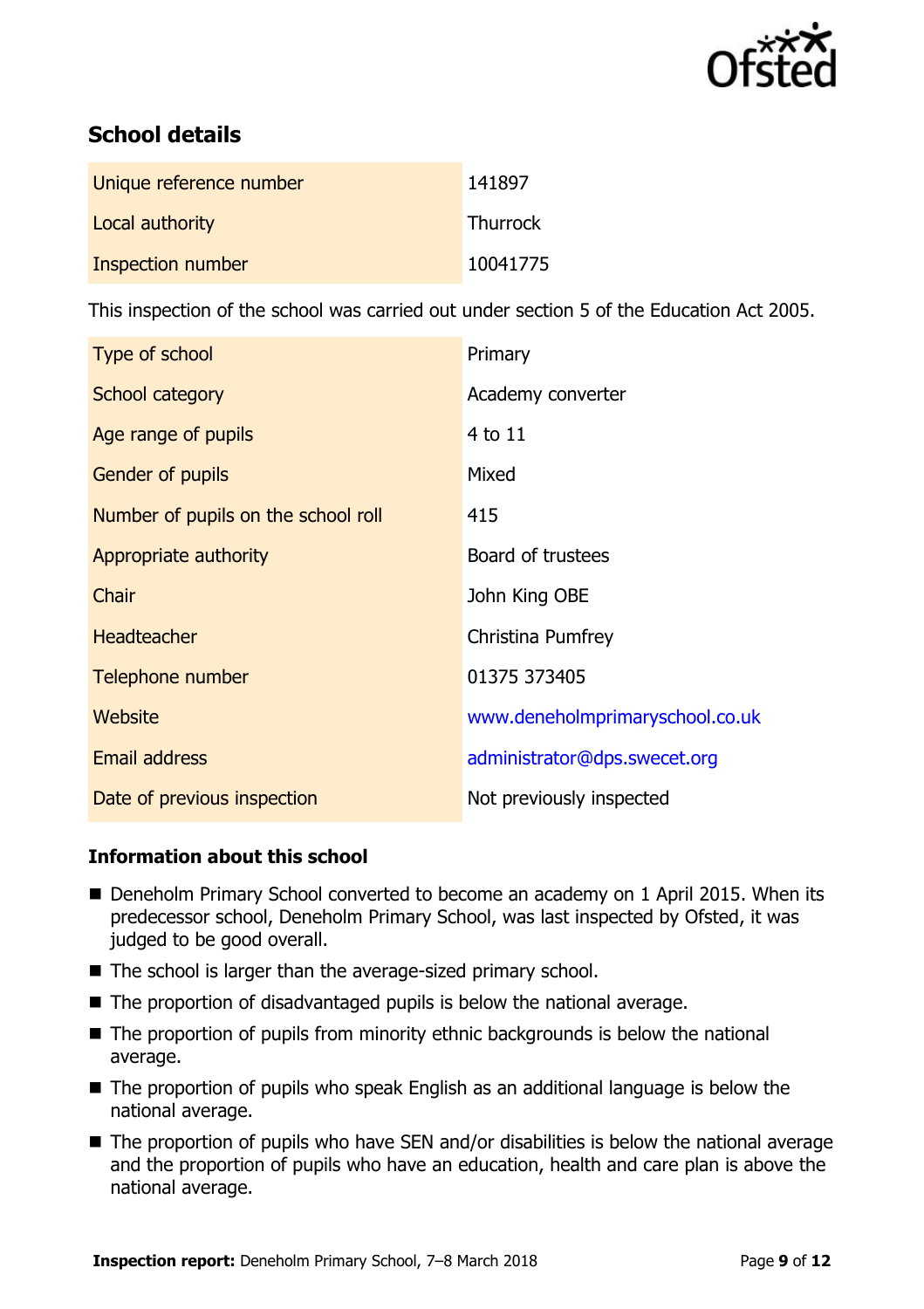

- The headteacher was appointed in September 2017.
- The school meets the government's current floor standards, which are the minimum expectations for pupils' attainment and progress in reading, writing and mathematics by the end of Year 6.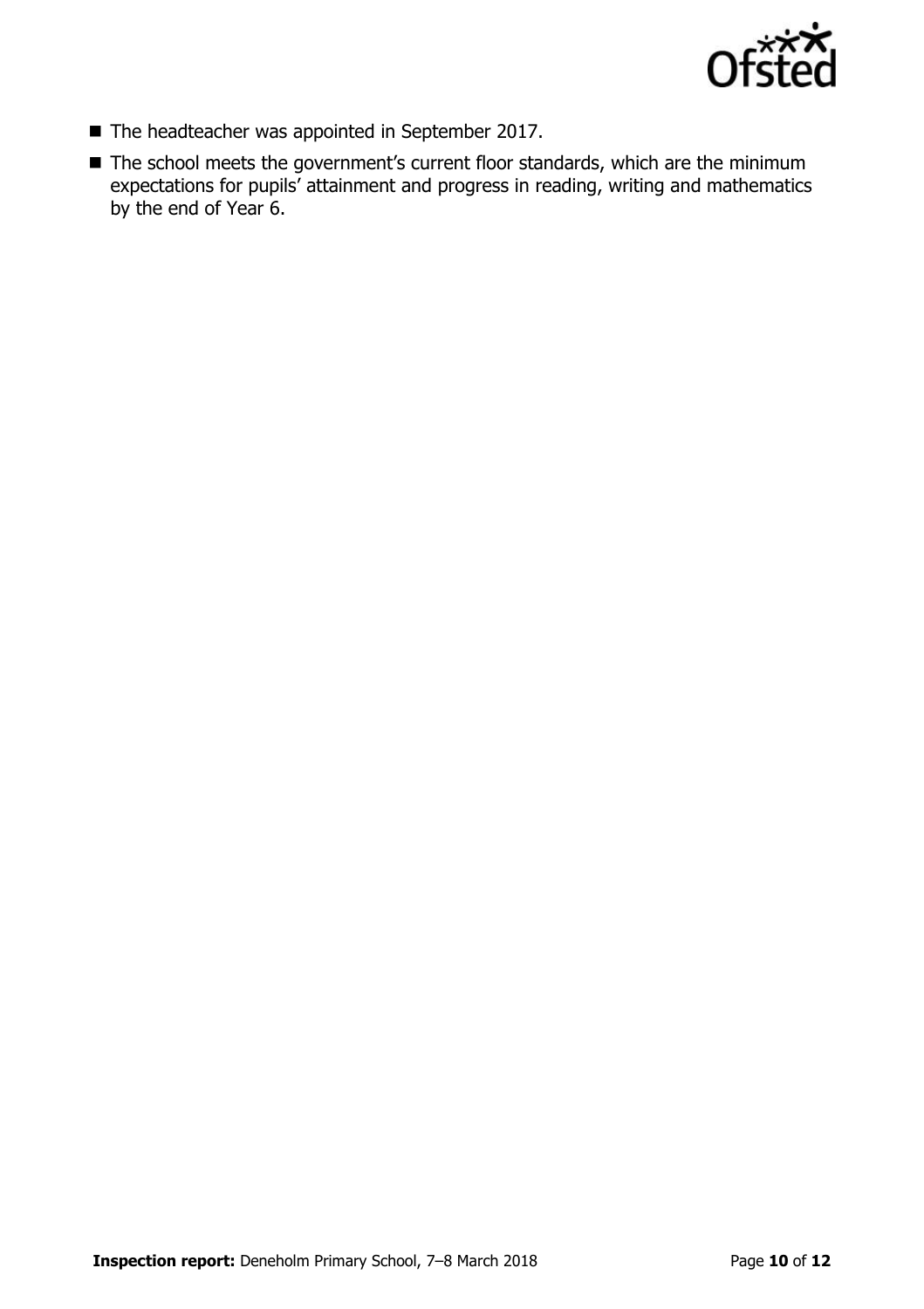

# **Information about this inspection**

- Inspectors visited 32 lessons across the school, and the nurture group.
- Inspectors, together with school leaders, looked at pupils' work.
- **Inspectors heard pupils read and talked with pupils on the school council about their** enjoyment of school, their progress and their opinions about behaviour, welfare and safety.
- The inspectors held discussions with staff, parents and trustees.
- A total of 102 parents completed the Ofsted online questionnaire, Parent View. All of these were considered, as were free-text comments, emails and letters, as well as discussions with parents.
- The views of 76 pupils who completed Ofsted's online survey for pupils were reviewed.
- Inspectors looked at 30 survey responses from staff.
- Inspectors looked at a wide range of school documentation, including the school's standards information, development plan, safeguarding documents, school policies, behaviour and attendance records, personnel checks and school assessment information.

#### **Inspection team**

| David Milligan, lead inspector | <b>Ofsted Inspector</b> |
|--------------------------------|-------------------------|
| Liz Cornish                    | <b>Ofsted Inspector</b> |
| Susannah Edom-Baker            | <b>Ofsted Inspector</b> |